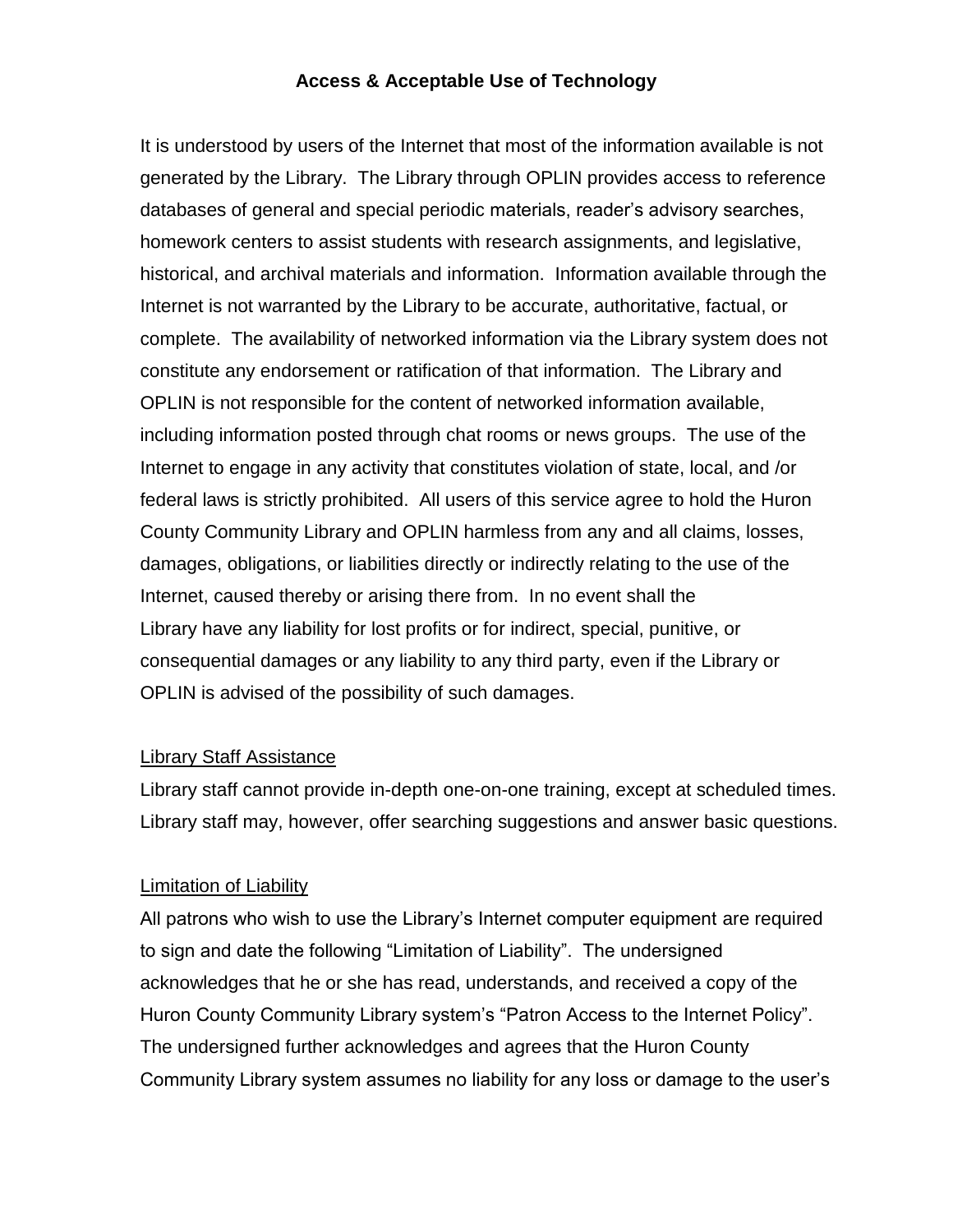data or for any damage or injury arising from invasion of privacy in the user's accounts, programs, or files. Portable computer and mobile hotspot users further agree to pay for any damage that may occur to the device while in their use, particularly by dropping. If the portable computer is taken from the Library while in the signee's possession they are responsible for the replacement cost of the device.

## **Guidelines**

- 1. A copy of this policy is posted.
- 2. Patrons must sign this policy to be eligible for using the Internet computers. Patrons under the age of eighteen must have a parent or legal guardian co-sign this policy. Parents are encouraged to work closely with their children in selecting materials on the Internet that is consistent with personal and family values and boundaries.
- 3. The Library computer is normally available, subject to periodic maintenance, to within fifteen minutes of library closing.
- 4. Computers are available first come, first served. You may reserve one session on the computer up to two days in advance for up to one hour per day. Unreserved time may be available
- 5. The Internet computer will be used for educational, informational, and recreational purposes only, not for unauthorized, illegal, or unethical purposes. Users may not send, receive, or display text or graphics that may reasonably be construed as sexually explicit, profane or violent. Unacceptable usage includes but is not limited to: harassment of others, libeling or slandering other users, disruption or unauthorized monitoring of electronic communications, unauthorized copying of copyrighted software and data, violation of computer system security, or violation of software license agreements.
- 6. Respect the privacy of others by not misrepresenting yourself as another user; by not attempting to modify or gain access to files, passwords, or data belonging to others; by not seeking unauthorized access to any computer system, or damaging or altering software components of any network or database.
- 7. Users may not download programs to the Library's computers or change options and preferences set by the Library.